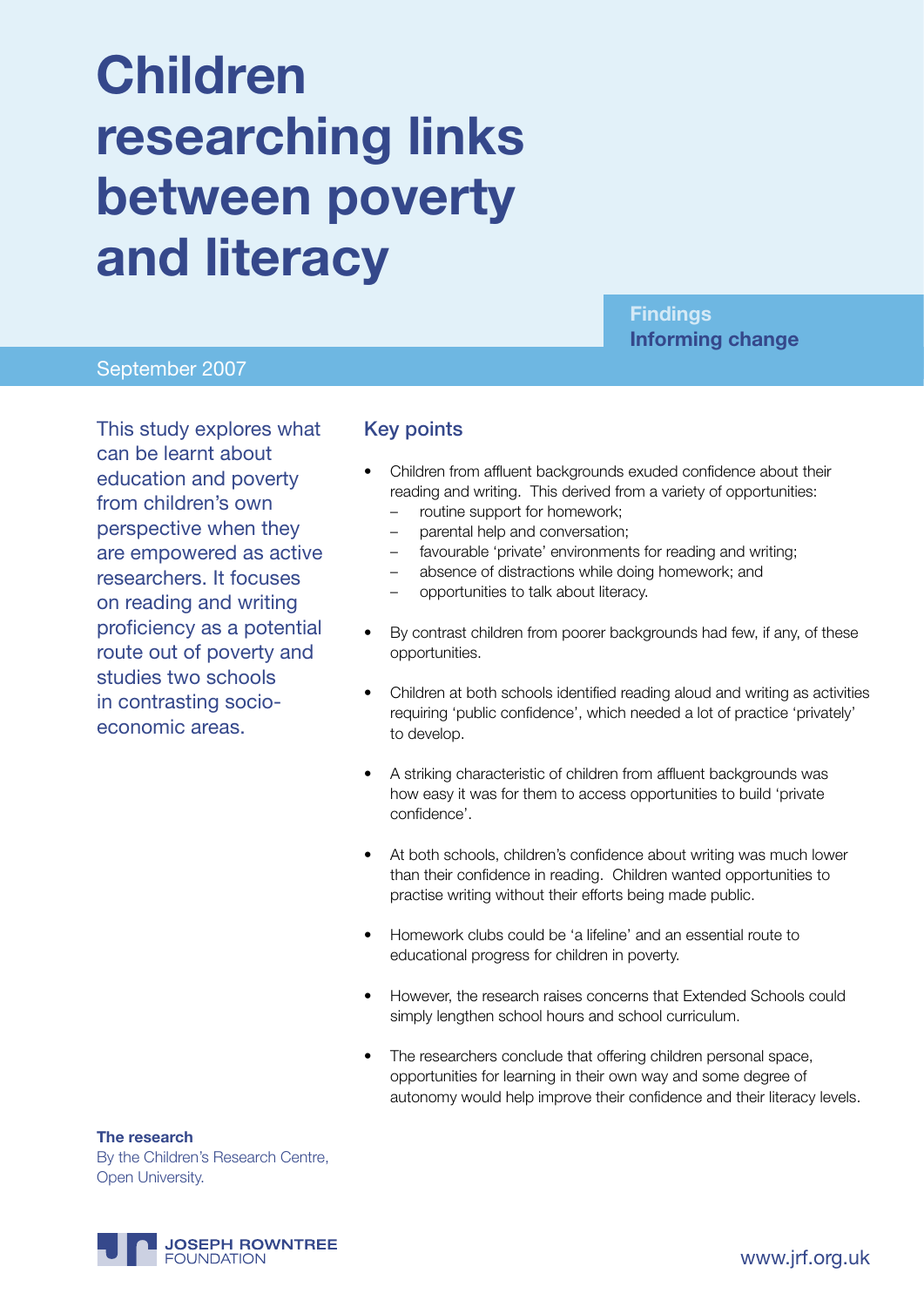# **Background**

There are plenty of adult studies on the subject of literacy and poverty but an absence of research by children. The authors trained and supported two groups of eleven-year-old children to undertake their own research about aspects of literacy they thought were important to them. The children came from two UK primary schools, one in an area of socio-economic advantage (Riverside Primary) and one in an area of disadvantage (Valley Town Primary). Identification of poverty as a factor was addressed through adult analysis of the children's studies to avoid any possible distress or stigmatization for the children.

The research produced six case studies:

- *How confidence affects literacy at our school.*
- • *Children's attitudes to literacy homework in our school.*
- • *What do children think and feel about TV and literacy?*
- • *Do you have any difficulties with your homework?*
- • *What environments do children like doing their homework in?*
- • *Children and spelling.*

These studies provided rich descriptions of children's own literacy experiences and gave voice to their own perspective. The simplicity of the children's questions and of the language in their questionnaires and interviews elicited open and honest responses from their peers. The absence of power relationships ensured that children's responses were untainted by efforts to 'please the adult'.

The research revealed marked differences in the experiences of children from affluent and poor backgrounds.

#### Homework

Very few children from Valley Town Primary got help with homework from a parent on a regular basis and nearly one fifth reported never getting any help at all. When children did get help, this was commonly restricted to five minutes and only for subjects such as maths

which could be dealt with quickly. Children rarely got support with literacy because this was seen as a longer homework and a parent would have to read a text first before being able to help. Riverside children had contrasting experiences, as parents invariably helped and offered views and opinions to stretch their children's thinking and speaking skills.

"I'm in the kitchen and it's very tempting to ask for help from all the people that are around me. So, I do get quite a lot of help. I tend to go to adults, rather than use books, but I have books around the house that I can use if I want to …". (Riverside Year 6 girl)

The impact of affluence and poverty was evident in children's reflections on the kind of environments they could do their homework in. Children from Riverside Primary had their own bedroom or garden to escape to whereas the experiences of Valley Town children focused around crowded, noisy conditions with distractions such as "smoking, banging, swearing, loud music and TV" affecting the homework they were trying to do.

Watching TV was a central theme that emerged in relation to homework. Approximately half of Valley Town children viewed TV as a distraction when doing their homework, whereas Riverside children would have TV quotas policed by parents and TVs were turned off until homework was completed to parents' satisfaction. Some 15 per cent of children at Valley Town Primary never read a book at home by themselves or with another person and almost a quarter of children watched TV for more than four hours a day. The data showed that large groups of Valley Town children watched programmes that came on after the watershed, particularly Big Brother. For a significant number of Valley Town children, TV took the place of reading and 10 per cent of children thought that reading books was 'pointless'.

Children from Riverside reported more regulated TV viewing, and sometimes were not allowed to watch pre-watershed programmes, such as Eastenders. There was also monitoring and joint watching of television which could encourage conversation within the home.

# Literacy opportunities, confidence and self-esteem

A strong theme in data from both schools was the link between literacy attainment and confidence levels. Children at Riverside reported very high levels of confidence in their reading, writing and speaking skills. Child-to-child interviews revealed that these high levels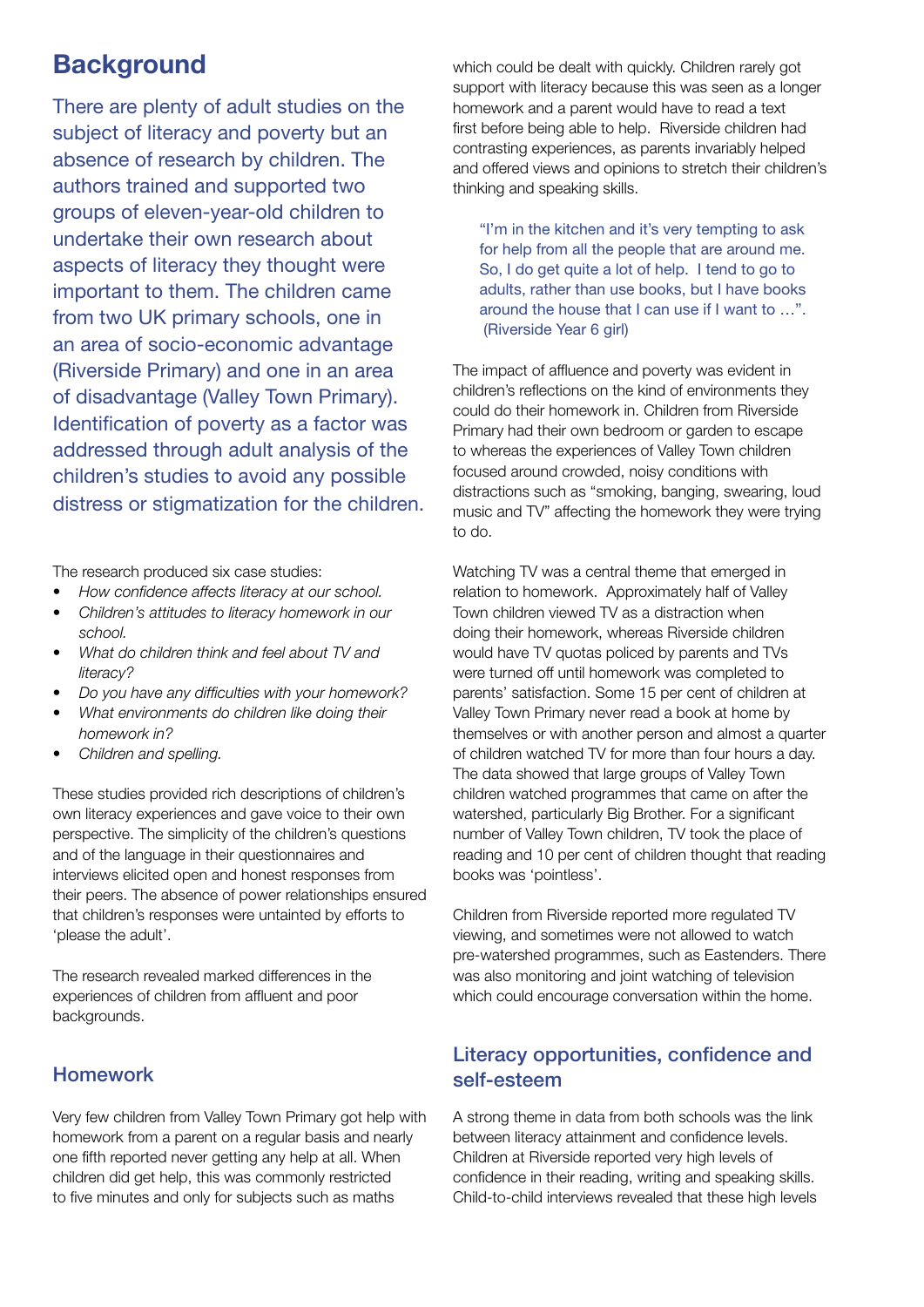of reading confidence and self-esteem arose from frequent opportunities to practise in private. Children from all backgrounds found that reading out loud was daunting and intimidating.

Children talked about building up what they termed their 'private confidence' by reading on their own, sometimes rehearsing pronunciation and expression in whispers. As they grew in 'private confidence' they became less afraid of being called upon to read in class or to talk about what they had read in class. The facilitation of these opportunities in the home (quiet reading environments, encouragement to read as a leisure activity, plenty of books readily available) was a notable difference between Riverside and Valley Town schoolchildren.

The children suggested that one way of boosting their confidence in reading aloud would be to read to children younger than themselves. This would benefit those younger children being read to and would also allow older children to develop confidence in their public reading.

# Writing confidence

At both schools, confidence in writing was much lower than reading. Indeed, children saw writing as the most public of all the literacy activities they engaged in. There were fewer opportunities to practise 'private' writing at home, even for Riverside children. Children viewed school writing as a painful process of endless drafts, scrutinised by adults and publicly displayed on classroom walls.

"I don't like people looking at my writing because people will think that that's so messy or she's so stupid. I don't like giving my opinion." (L, Year 6 girl)

Private confidence developed through writing practice and resulted in a positive feeling towards that skill. Before children could develop confidence in their writing, they felt they needed to develop some private confidence and have opportunities to practise writing where their efforts would not be on display. Children also made a direct link between reading skills and speaking and listening skills.

# Gender differences

A final theme covered gender differences and the extent to which boys' attainment is falling behind girls. One of the reasons identified was the absence of male role models in reading. This is more acute in areas of

poverty than in areas of affluence and boys living in poverty are therefore the most vulnerable group in terms of literacy proficiency.

# Policy observations

This research shows that children from affluent backgrounds exuded confidence in their literacy, derived from a variety of opportunities:

- routine support for homework;
- parental dialogue providing role models;
- favourable environments for reading and writing;
- absence of distractions; and
- opportunities to talk about literacy.

By contrast children from poorer backgrounds had few, if any, of these opportunities.

An important self-development strategy uncovered in one of the children's reports was the need to 'practise your private confidence' in reading and writing before developing 'public confidence' by reading aloud and writing. A striking characteristic of children from affluent backgrounds was how easy it was for them to access opportunities for building 'private confidence'. The Extended Schools programme may do nothing to facilitate this unless sufficient personal space, personalised learning opportunities and some degree of autonomy are offered to children.

The findings point to homework clubs as 'a lifeline' and an essential route to educational progress for children in poverty. These findings have implications for the Extended Schools programme, where homework clubs could be offered more widely. However, the research also highlights the importance of access to adult expertise and raises issues about reading opportunities that promote private confidence-building and enjoyment. Thus it is important that homework clubs are facilitated by staff with the right skills to support children.

The research also raises concerns that Extended Schools could simply lengthen school hours and school curriculum – meaning more of the same diet for children with limited personal space and personal autonomy. Homework clubs should offer quality reading experiences with good books and quiet, comfortable areas that allow children to practise private reading and build private confidence.

Throughout the studies at both schools, themes of enjoyment, choice and ownership came through strongly as being effective ways for children to engage with literacy. Therefore, a closer examination of how much time children are allowed to read quietly or read